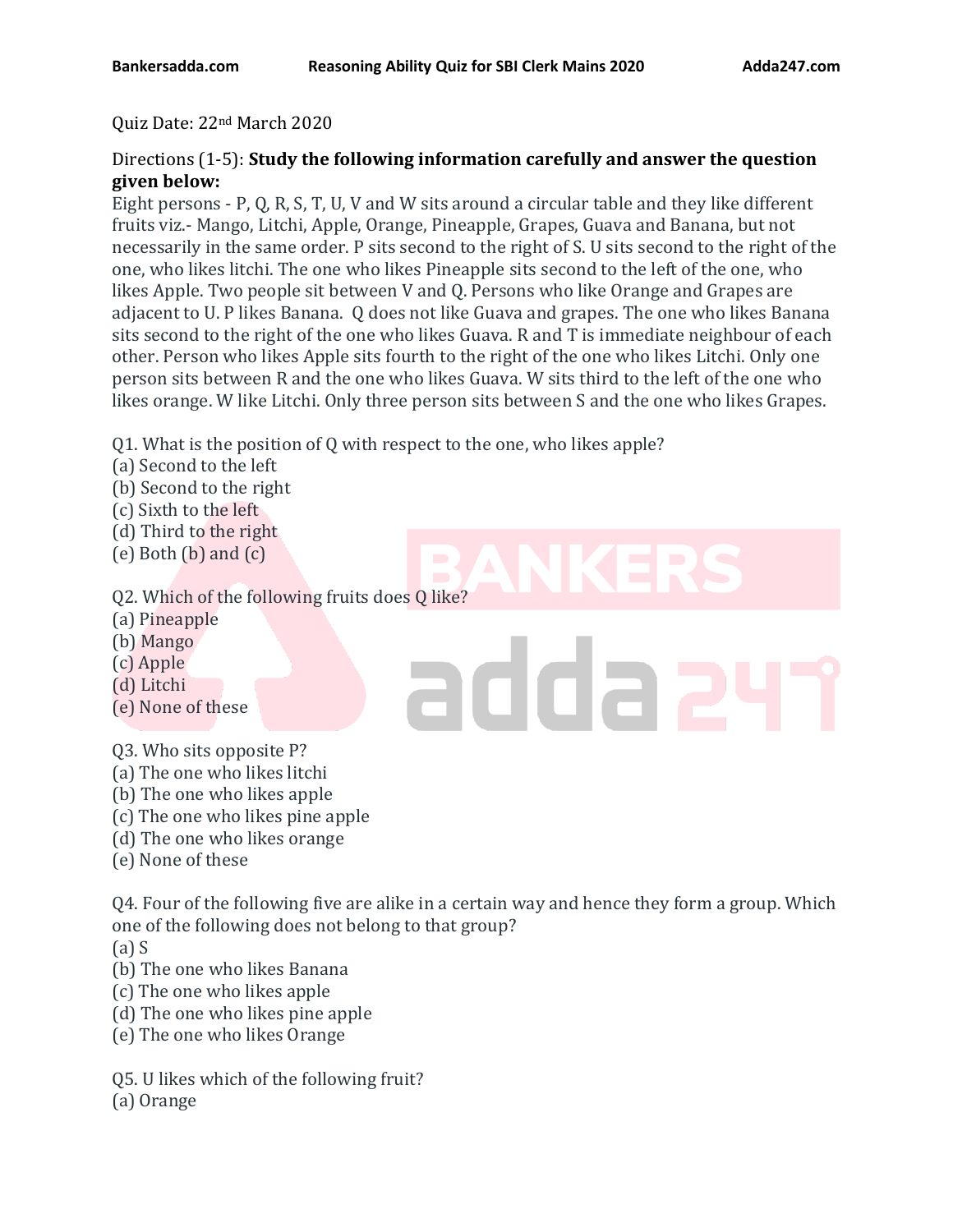(b) Banana (c) grapes (d) apple (e) pine apple



Directions (6-10): **Each of the following questions below consists of a question and two statements numbered I and II given below it. You have to decide whether the data provided in the statements are sufficient to answer the question. Read both the statements and give answer.**

Q6. **Eight friends A, B, C, D, E, F, G and H are sitting around a circular table facing the center. Who is** opposite to A?

I. D sits second to right of F and opposite to E. A is an immediate neighbor of B and C. II. G sits third to right of E, who sits second to right of A.

(a) if the data in statement I alone are sufficient to answer the question, while the data in statement II alone are not sufficient in answer the question.

(b) if the data in statement II alone are sufficient to answer the question, while the data in statement I alone are not sufficient to answer the question.

(c) if the data in either in statement I alone or in statement II alone are sufficient to answer the question.

(d) if the data in both the statements I and II together are not sufficient to answer the question.

(e) if the data in both the statements I and II are together necessary to answer the question.

## Q7. **Who among D, E, F, G, H and J got the highest marks in an exam?**

I. D's marks was more than G and J and E's marks was less than that of F.

II. E scored less than G. J scored more than G and H. No one scored marks between F and G or F and H.

(a) if the data in statement I alone are sufficient to answer the question, while the data in statement II alone are not sufficient in answer the question.

(b) if the data in statement II alone are sufficient to answer the question, while the data in statement I alone are not sufficient to answer the question.

(c) if the data in either in statement I alone or in statement II alone are sufficient to answer the question.

(d) if the data in both the statements I and II together are not sufficient to answer the question.

(e) if the data in both the statements I and II are together necessary to answer the question.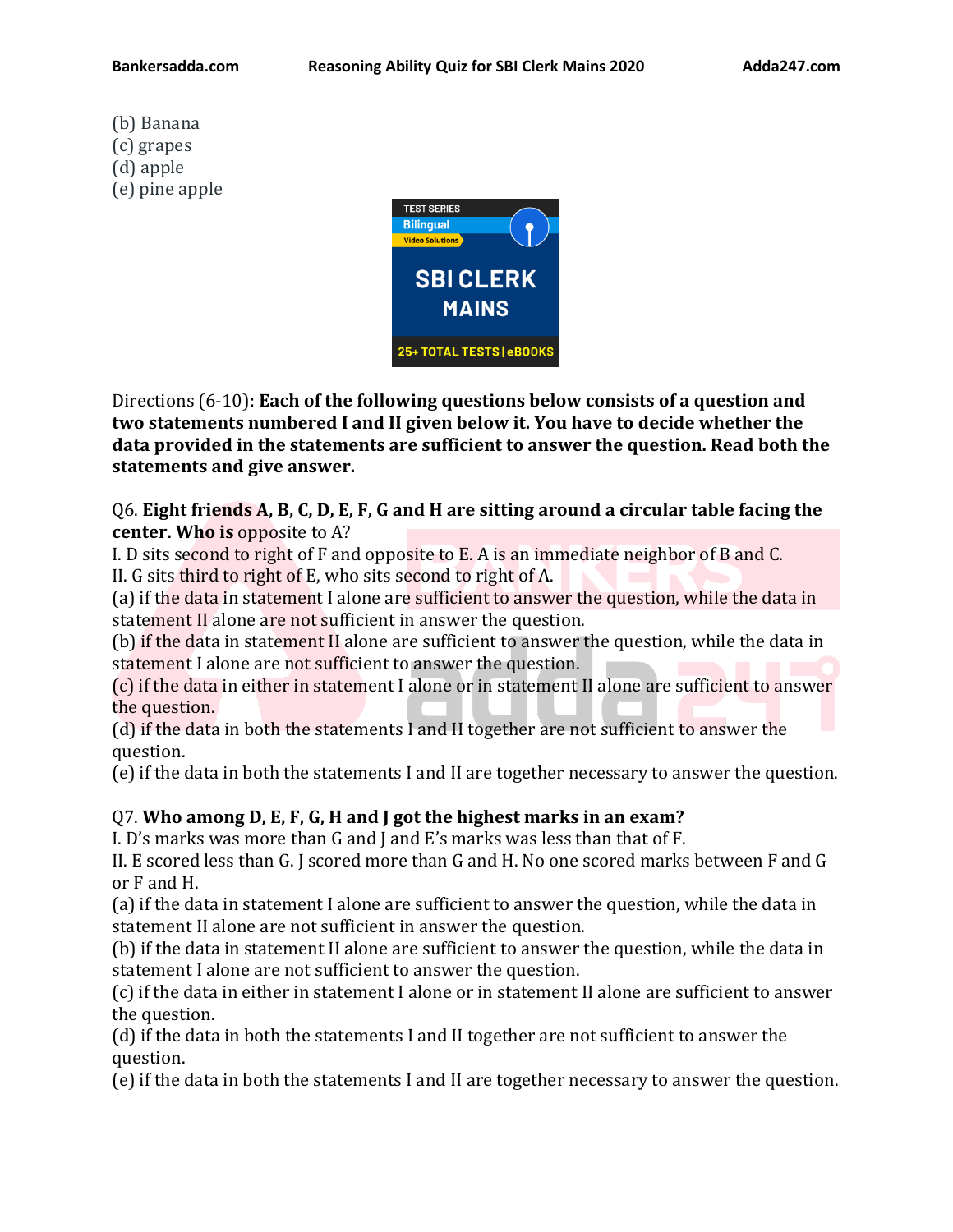# Q8. **Among V, W, X, Y and Z, seated in a straight line facing south, who sits at the extreme end of the row?**

I. W sits second to right of V. Z is not immediate neighbor of Y.

II. V sits third to left of Y. W sits on the immediate right of X.

(a) if the data in statement I alone are sufficient to answer the question, while the data in statement II alone are not sufficient in answer the question.

(b) if the data in statement II alone are sufficient to answer the question, while the data in statement I alone are not sufficient to answer the question.

(c) if the data in either in statement I alone or in statement II alone are sufficient to answer the question.

(d) if the data in both the statements I and II together are not sufficient to answer the question.

(e) if the data in both the statements I and II are together necessary to answer the question.

# Q9. **How is S related to E ?**

I. W is father of X and P is grandson of E, who is wife of W.

II. G is mother of S and daughter in law of W.

(a) if the data in statement I alone are sufficient to answer the question, while the data in statement II alone are not sufficient in answer the question.

(b) if the data in statement II alone are sufficient to answer the question, while the data in statement I alone are not sufficient to answer the question.

(c) if the data in either in statement I alone or in statement II alone are sufficient to answer the question.

(d) if the data in both the statements I and II together are not sufficient to answer the question.

(e) if the data in both the statements I and II are together necessary to answer the question.

# Q10. **Among five friends P, Q, R, S and T having different heights, who is the tallest?**

I. R is taller than only one friend. Only one friend is taller than T. P is not shortest.

II. R is shorter than three persons. Only one person is taller than T. P is neither the tallest nor the shortest in the group. Q is the shortest in group.

(a) if the data in statement I alone are sufficient to answer the question, while the data in statement II alone are not sufficient in answer the question.

(b) if the data in statement II alone are sufficient to answer the question, while the data in statement I alone are not sufficient to answer the question.

(c) if the data in either in statement I alone or in statement II alone are sufficient to answer the question.

(d) if the data in both the statements I and II together are not sufficient to answer the question.

(e) if the data in both the statements I and II are together necessary to answer the question.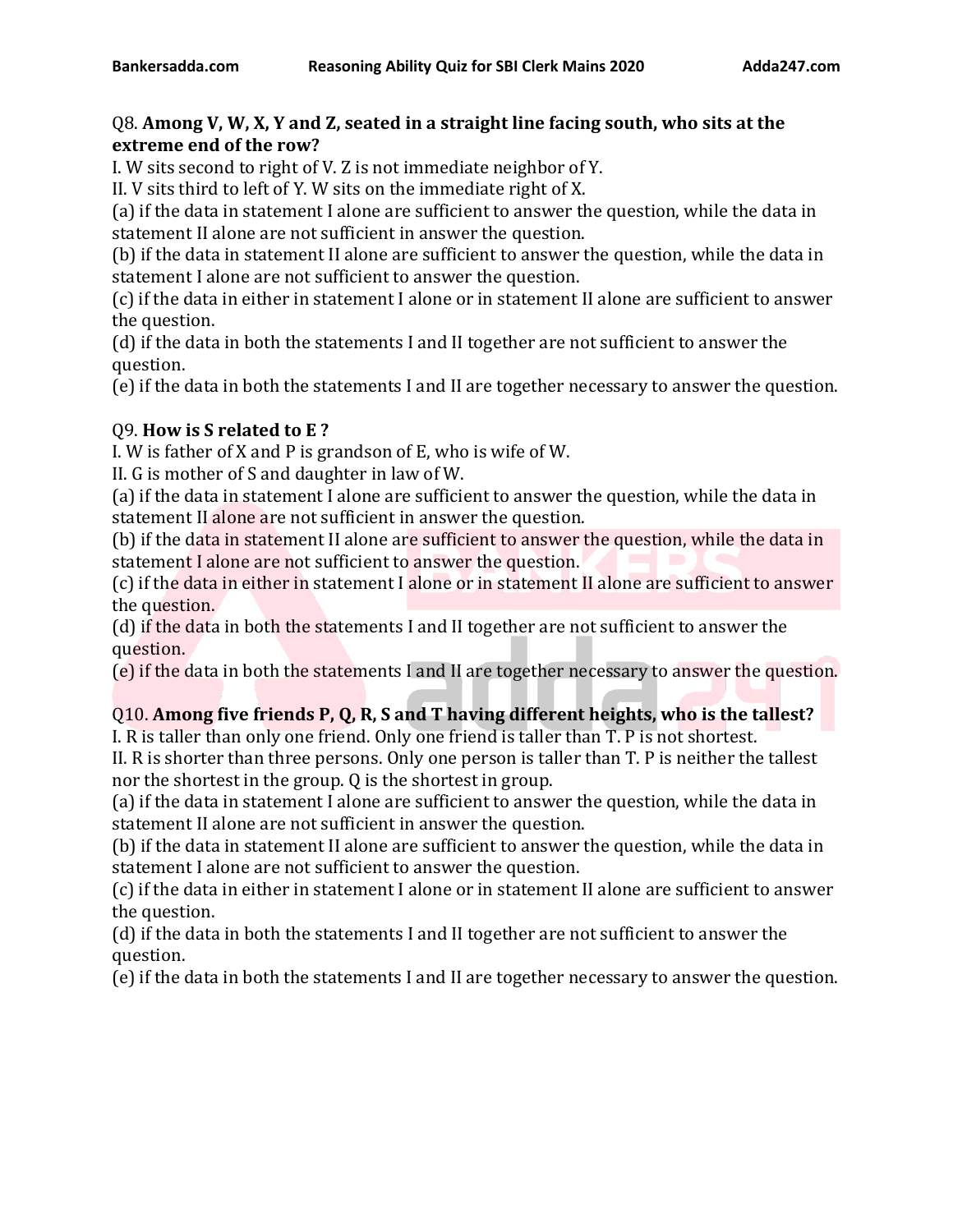

Directions (11-15): **Study the following information carefully and answer the following questions.**

In alphabetical series A-Z each letter except vowels and Z is assigned a different number from 1-10 (for ex- B is coded as 1, C-2………..M-10)and again those numbers get repeated(for ex- N-1, P-2……..so on).

Also each vowel and Z is assigned a different symbol viz. #,  $\frac{6}{3}$ ,  $\frac{6}{9}$ , &,  $\frac{8}{3}$ .

#### **For ex-**

"Remain am Brown" is coded as  $-4*10@#1$  @10 14\$81

"You are good" is coded as  $-10\$ % \; \omega4\* 5\\$3

"Zenith in topper" is coded as  $-$  &\*1#66 #1 6\$22\*4

Q11. What can be the code of 'Bankers? (a) 1@18\*52 (b) 1@81\*45 (c) 1@18\*54

(d)1@18\*45

(e) None of these

Q12. What can be the code of 'digital library'? (a) 3#5#6\$9 9#41@410 (b) 3#5#6@9 9#14@410 (c) 3#5#6@9 9#14@401 (d) 3#5#6@9 9#14@140 (e)None of these

Q13. What can be the code of 'complexity'? (a) 2\$1029\*96#10 (b) 2\$1029\*9#160 (c)2\$1029\*9#610 (d) 2\$1029\*9#601 (e)None of these

Q14. What can be the code of 'Indian Culture'? (a) #13#@1 2%96%4% (b)#13#@1 2%96%4\* (c) #13#@1 2\$96%4\* (d) #13#@1 2%95%4\*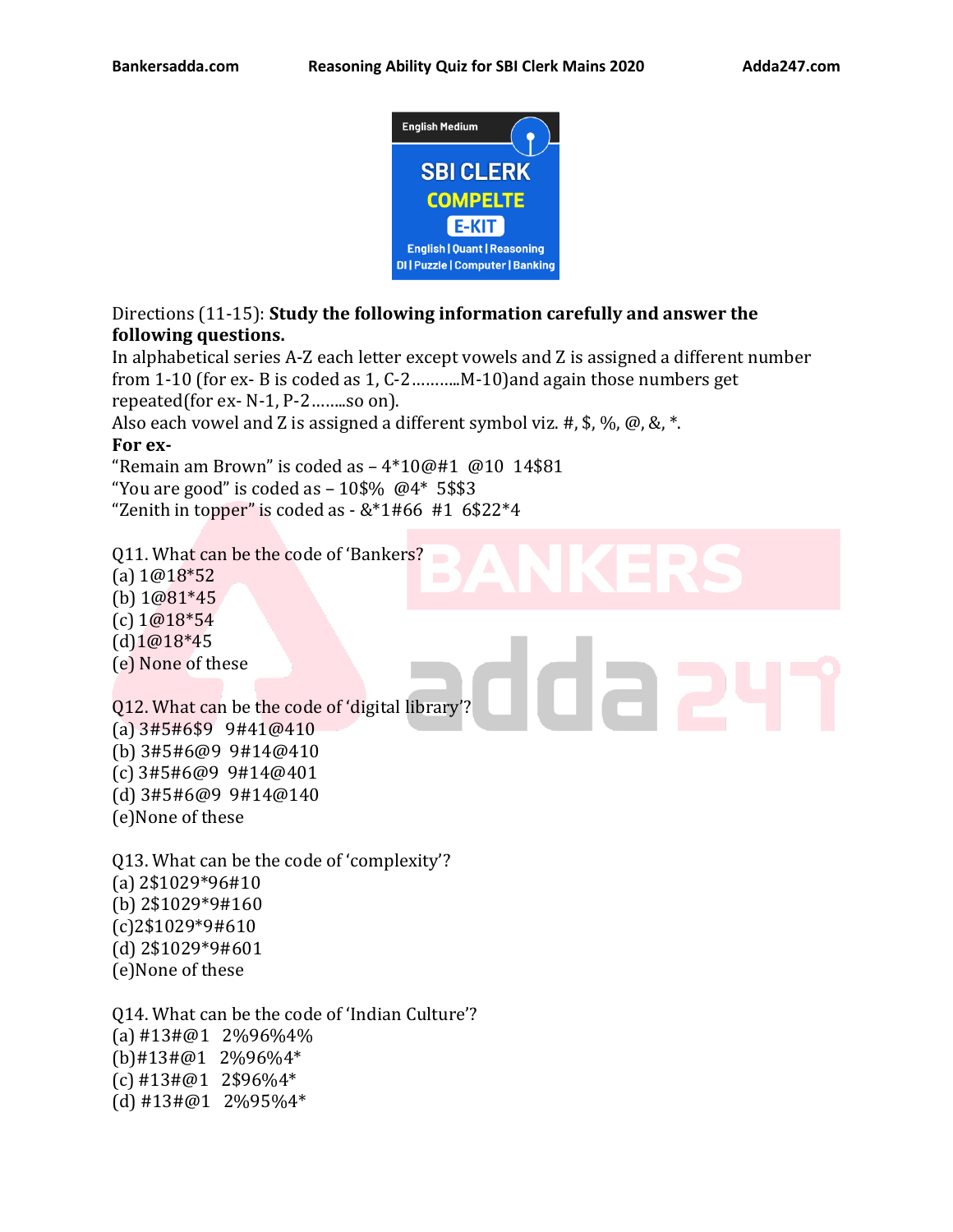(e)None of these

Q15. What can be the code of 'Nationality? (a) 1@6#\$1@9#611 (b) 1@6#\$1@9#601 (c) 1@6#\$1@9#160 (d) 1@6#\$1@9#610 (e)None of these



## **Solutions (6-10):**

S6. Ans.(a) Sol. F is opposite to A.

S7. Ans.(e)

Sol. From statements I- D>G,J, F>E

 From statement II- either J>H>F>G>E or J>G>F>H>E From statement I and II both- D>J>H>F>G>E or D>J>G>F>H>E Hence D got maximum marks.

S8. Ans.(e) Sol. From both 1 and 2- We can say that Y and Z are on the extreme end of the line.